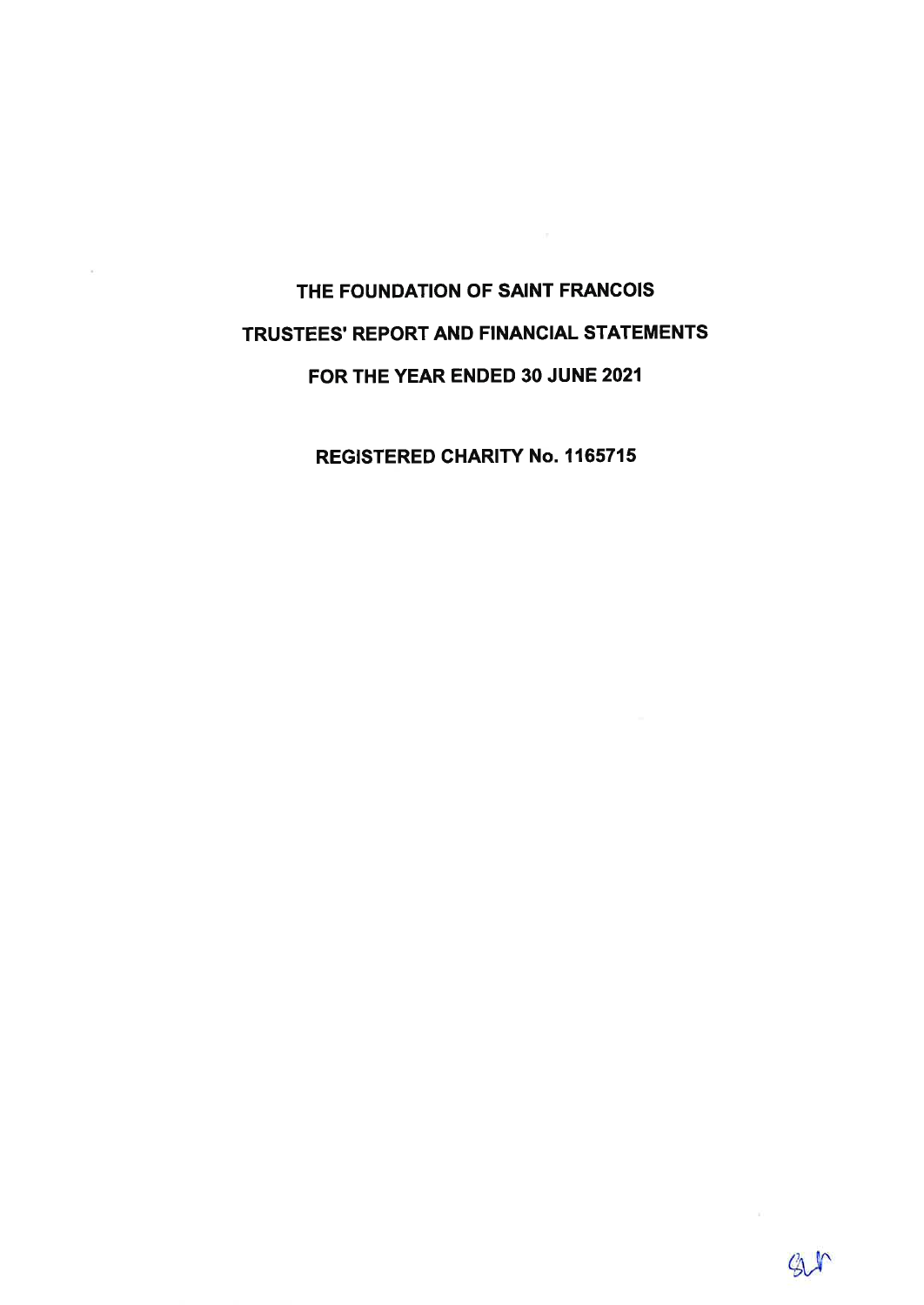# TRUSTEES' REPORT AND FINANCIAL STATEMENTS

### FOR THE YEAR ENDED 30 JUNE 2021

### **CONTENTS**

|                                    | Page     |
|------------------------------------|----------|
| <b>REPORT OF THE TRUSTEES</b>      | $1 - 3$  |
| REPORT OF THE INDEPENDENT EXAMINER | 4        |
| STATEMENT OF FINANCIAL ACTIVITIES  | 5        |
| <b>BALANCE SHEET</b>               | 6        |
| NOTES TO THE FINANCIAL STATEMENTS  | $7 - 10$ |

 $\mathbf{r}$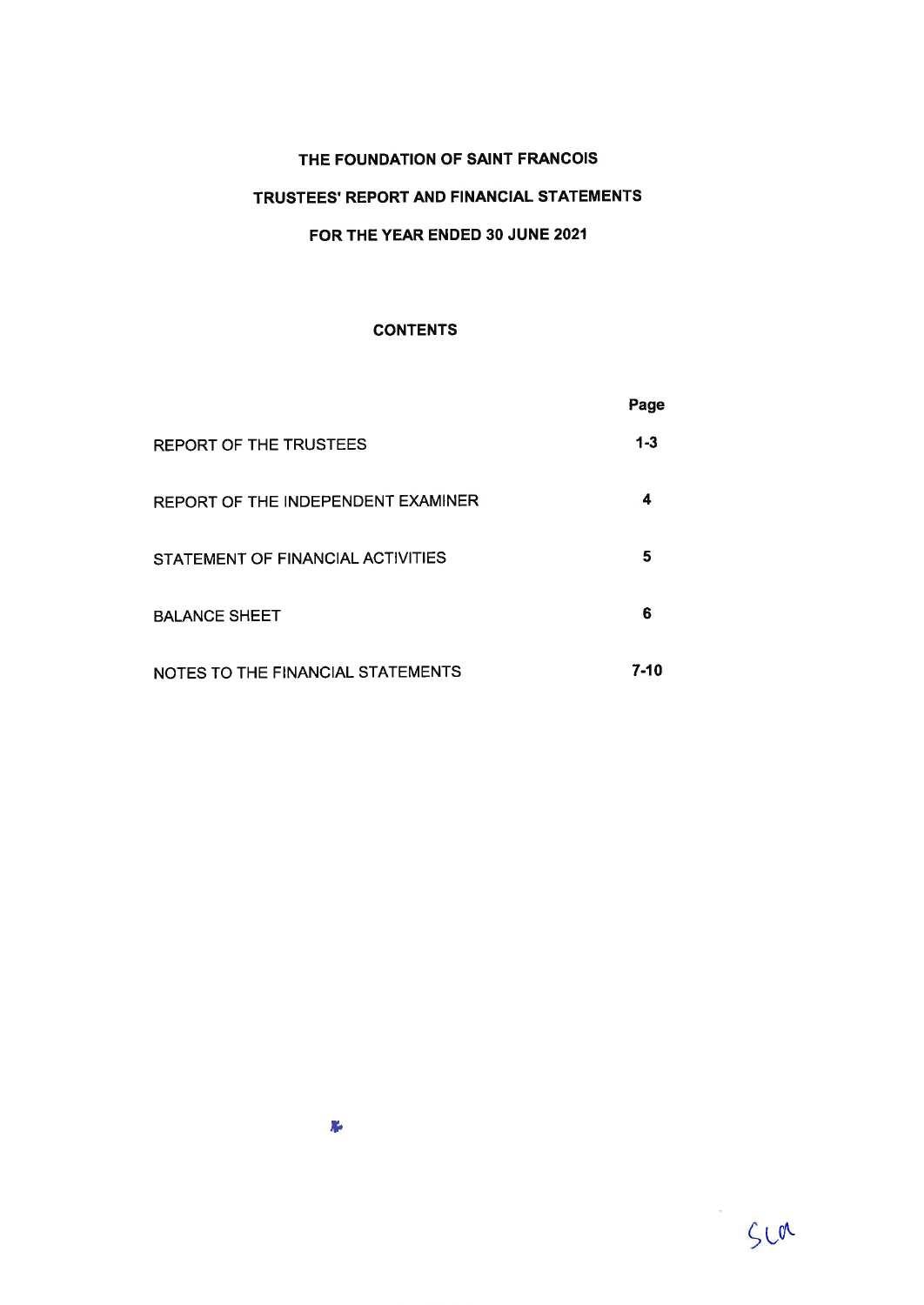### **REPORT OF THE TRUSTEES** FOR THE YEAR ENDED 30 JUNE 2021

The Trustees are pleased to present their annual trustees' report together with the financial statements of the charity for the year ended 30 June 2021.

#### **Reference and Administration Details**

Full name: The Foundation of Saint Francois (The Charity)

Registered Charity number: 1165715

Principal address: **BDB Pitmans LLP** One Bartholomew Close London EC1A7BL

Trustees:

Mr X J de la Rochefoucauld (Chairman) Mr S P Weil Mr S de la Rochefoucauld Mr A C C de la Rochefoucauld

Officer: Mrs P Byatt (secretary to the trustees)

Solicitors: Charles Russell Speechlys, 5 Fleet Place, London EC4M 7RD

Independent Examiner: **Harpreet Dehal BDB Pitmans LLP** One Bartholomew Close London EC1A 7BL

#### **Structure Governance and Management**

#### **Governing document**

Deed dated 4 December 2014 (the Deed) established the Charity. New Trustees are appointed by resolution of the Trustees completed in accordance with clause 8.1.1 of the Deed, or by deed. There should always be a minimum of 3 Trustees. Induction and Training for New Trustees is provided when relevant. It would be the responsibility of the senior trustee to explain the new Trustees responsibilities and duties, whilst providing copies of the Charity instrument, past accounts and guidance booklets provided by the Charity Commission. No special skills are required as the Charity does not provide a service.

#### **Objectives and Activities**

The Charity was established as a charity in 2014 and was registered with the Charity Commission on 23 February 2016, with the specific charitable object of the advancement of the Roman Catholic faith throughout the world and has applied the Charity Fund and the income derived from it accordingly.

 $511$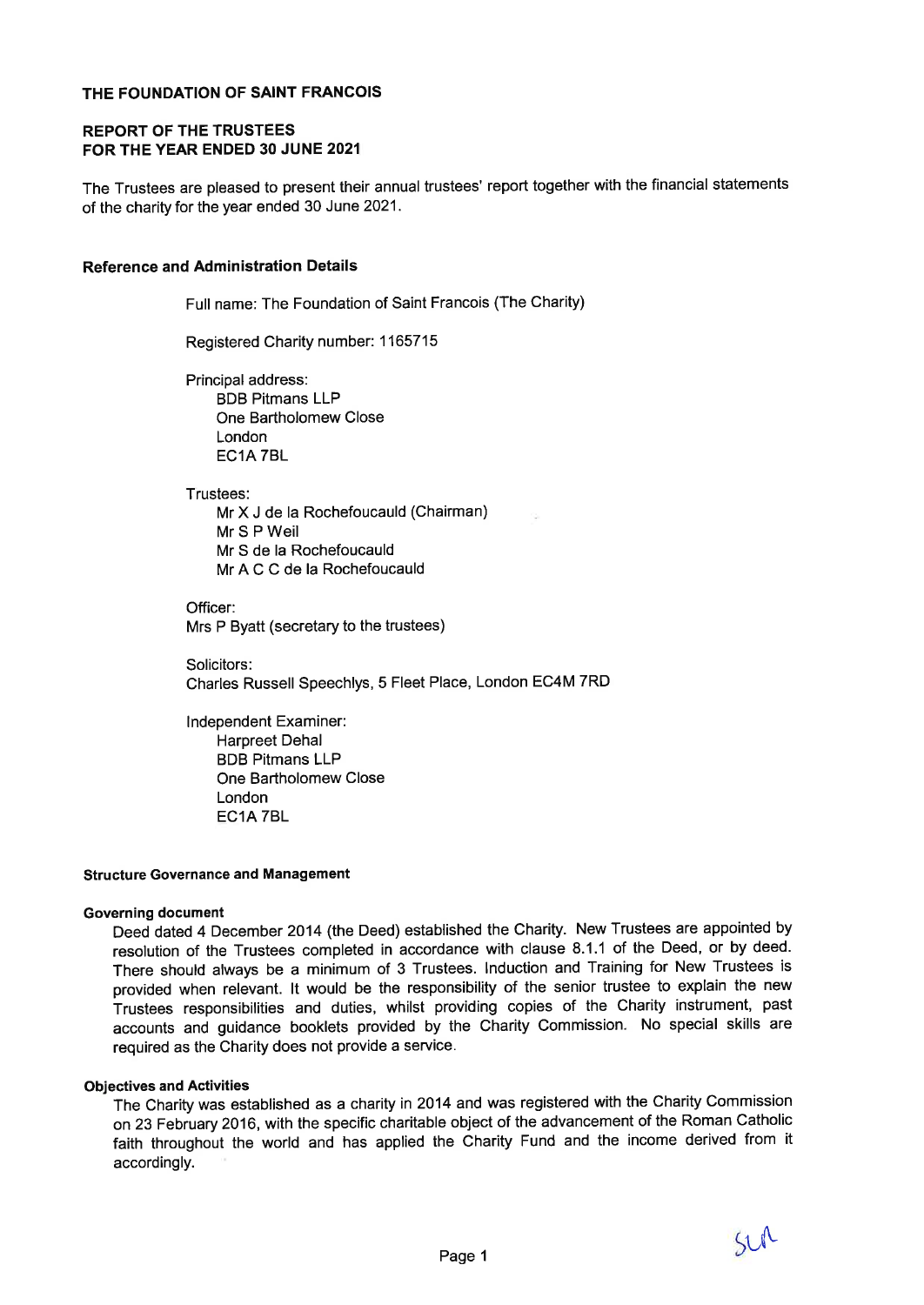### **REPORT OF THE TRUSTEES** FOR THE YEAR ENDED 30 JUNE 2021

#### **Objectives and Activities (continued)**

In general terms the Trustees consider the position at their regular meetings and donations are made as they deem appropriate.

The Trustees received grant income from a US Foundation, The Foundation of St Benedict (the US Foundation) during the period ended 30 June 2021. The funds received from the US Foundation are held under the terms of various Expenditure Responsibility Grant Agreements (the Agreements). The Trustees report to the US Foundation as and when the funds are utilised as per the terms of the Agreements, and on an annual basis.

#### **Grant Making Policy**

The trustees made grants to promote the Catholic faith and support the Benedictine Order.

Full details of grants made during the year are given in Note 4 to the accounts.

#### **Risk Management**

The Trustees have considered the main areas of risk and are of the opinion that the Charity has the resources and systems that, under normal conditions, will allow these risks to be mitigated to an acceptable level in its day-to-day operations. In particular, the Trustees do not enter into commitments in excess of their available cash resources and as a result they operate in a very low risk environment. Any drop in income received will be matched by an appropriate reduction in expenditure.

### **Financial Review and Reserves Policy**

The Trustees do not seek to raise money from the general public since funding is obtained from private donations. The Trustees have appointed Rathbones to advise them on their investments and have agreed an investment policy. The Charity Deed confers on the Trustees very wide powers of investment.

One donation was received in the period totalling £74,211.03 (2020: one donation - £81,517), as detailed in note 2 of these accounts. It was received in the Contingency Fund. The donation received is from the Foundation of St Benedict and is subject to the wide terms of the Expenditure responsibility grant agreements (ERGA).

Charitable grants were made in the year of £20,000 (2020: £10,000). Expenditure relating to the management and administration of the Charity amounted to £8,879.21 (2020: £6,707). The administration of the Charity passed from BDB Pitmans during the year to Charles Russell Speechlys.

### **Going Concern**

The Trustees have prepared the financial statements on a going concern basis. However, before reaching their decision to do so, careful consideration has been given to the possible implications of COVID-19.

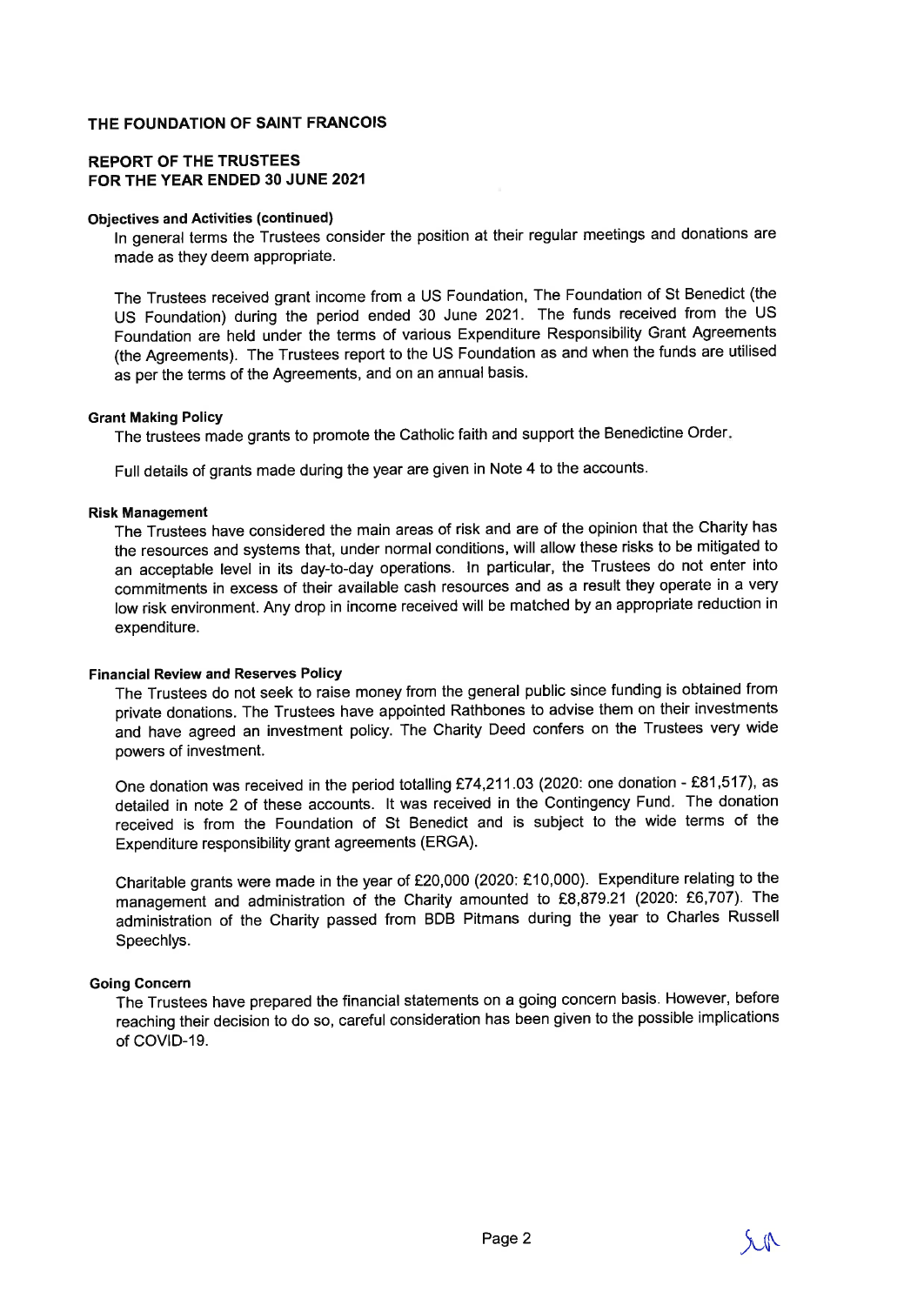### **REPORT OF THE TRUSTEES** FOR THE YEAR ENDED 30 JUNE 2021

#### **Public Benefit**

The Trustees have referred to the guidance contained in the Charity Commission's general guidance on public benefit, and in particular the guidance on charities for the advancement of religion, when reviewing the Charity's aims and objectives and in planning future activities and deciding on the grants for the year. The Objectives and Activities section of the report provide a brief summary of activities undertaken.

#### **Responsibilities of the Trustees**

Law applicable to charities in England & Wales requires the Trustees to prepare financial statements for each financial year which give a true and fair view of the charity's financial activities during the year and of its financial position at the end of the year. In preparing financial statements giving a true and fair view, the Trustees should follow best practice and:

- select suitable accounting policies and then apply them consistently;
- make judgements and estimates that are reasonable and prudent;
- state whether applicable accounting standards and statements of recommended practice have been followed, subject to any departures disclosed and explained in the financial statements and;
- prepare the financial statements on the going concern basis unless it is inappropriate to presume that the charity will continue in operation.

The Trustees are responsible for keeping accounting records which disclose with reasonable accuracy the financial position of the charity and which enable them to ensure that the financial statements comply with applicable law and regulations. They are also responsible for safeguarding the assets of the charity and hence for taking reasonable steps for the prevention and detection of fraud and other irregularities.

### Signed on behalf of the trustees:

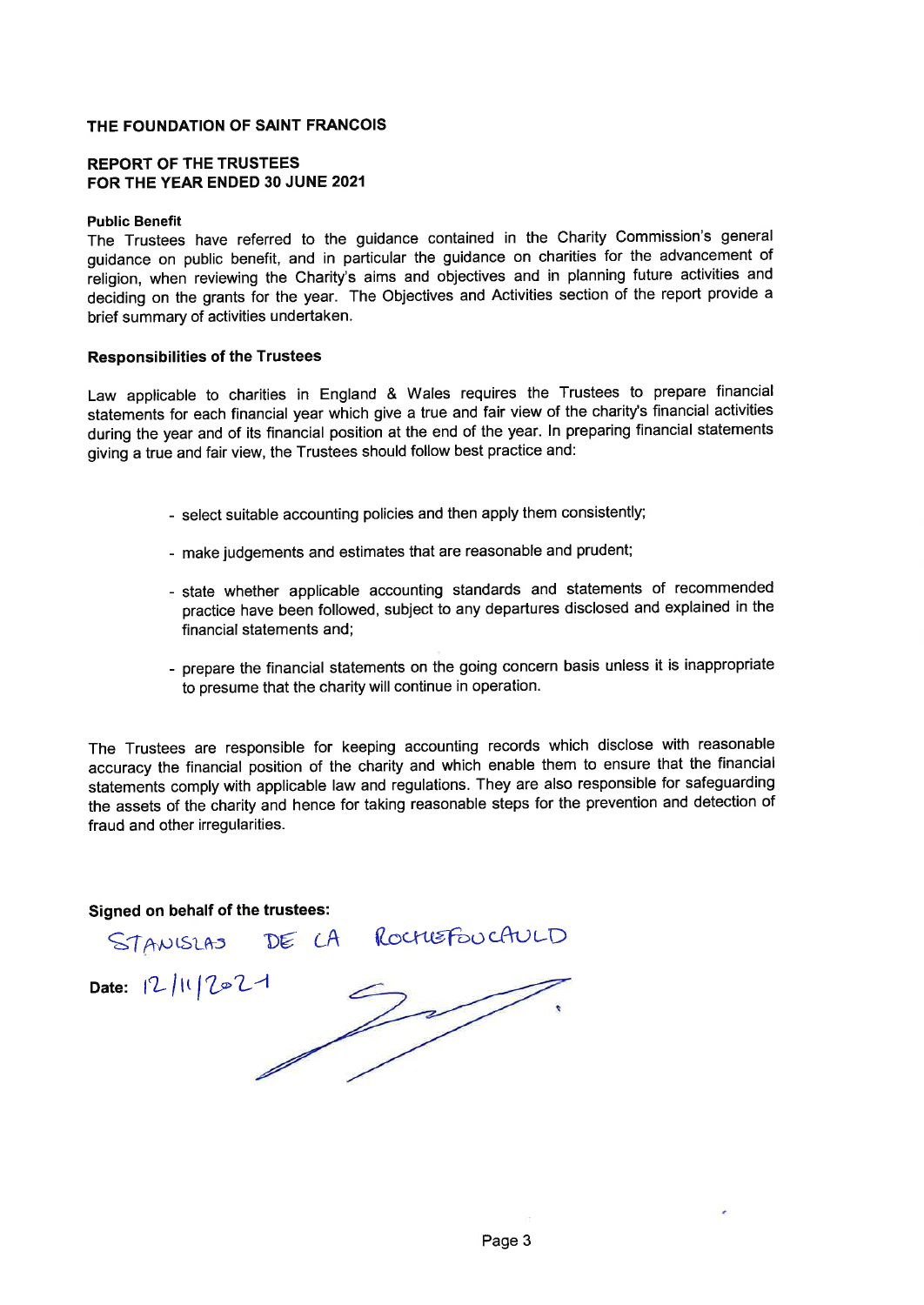### REPORT OF THE INDEPENDENT EXAMINER TO THE TRUSTEES IN RESPECT OF THE FINANCIAL STATEMENTS FOR THE YEAR ENDED 30 JUNE 2021

I report to the trustees on my examination of the accounts of the Foundation of Saint Francois for the year ended 30 June 2021 which are set out on pages 5 to 9.

#### Responsibilities and basis of report

As the charity trustees of the Trust you are responsible for the preparation of the accounts in accordance with the requirements of the Charities Act 2011 ('the Act').

I report in respect of my examination of the Trust's accounts carried out under section 145 of the 2011 Act and in carrying out my examination I have followed all the applicable Directions given by the Charity Commission under section 145 (5) (b) of the Act.

### Independent examiner's statement

I have completed my examination. I confirm that no material matters have come to my attention in connection with the examination giving me cause to believe that in any material respect:

- $1$ accounting records were not kept in respect of the Trust as required by section 130 of the
- $2.$ the accounts do not accord with those records; or
- 3. the accounts do not comply with the applicable requirements concerning the form and content of the accounts set out in the Charities (Accounts and Reports) Regulations 2008 other than any requirement that the accounts give a 'true and fair' view which is not a matter considered as part of an independent examination.

I have no concerns and have come across no other matters in connection with the examination to which attention should be drawn in this report in order to enable a proper understanding of the accounts to be reached.

H.S. Delia

Harpreet Dehal FCCA **BDB Pitmans LLP** One Bartholomew Close London EC1A 7BL

Date: 29 November 2021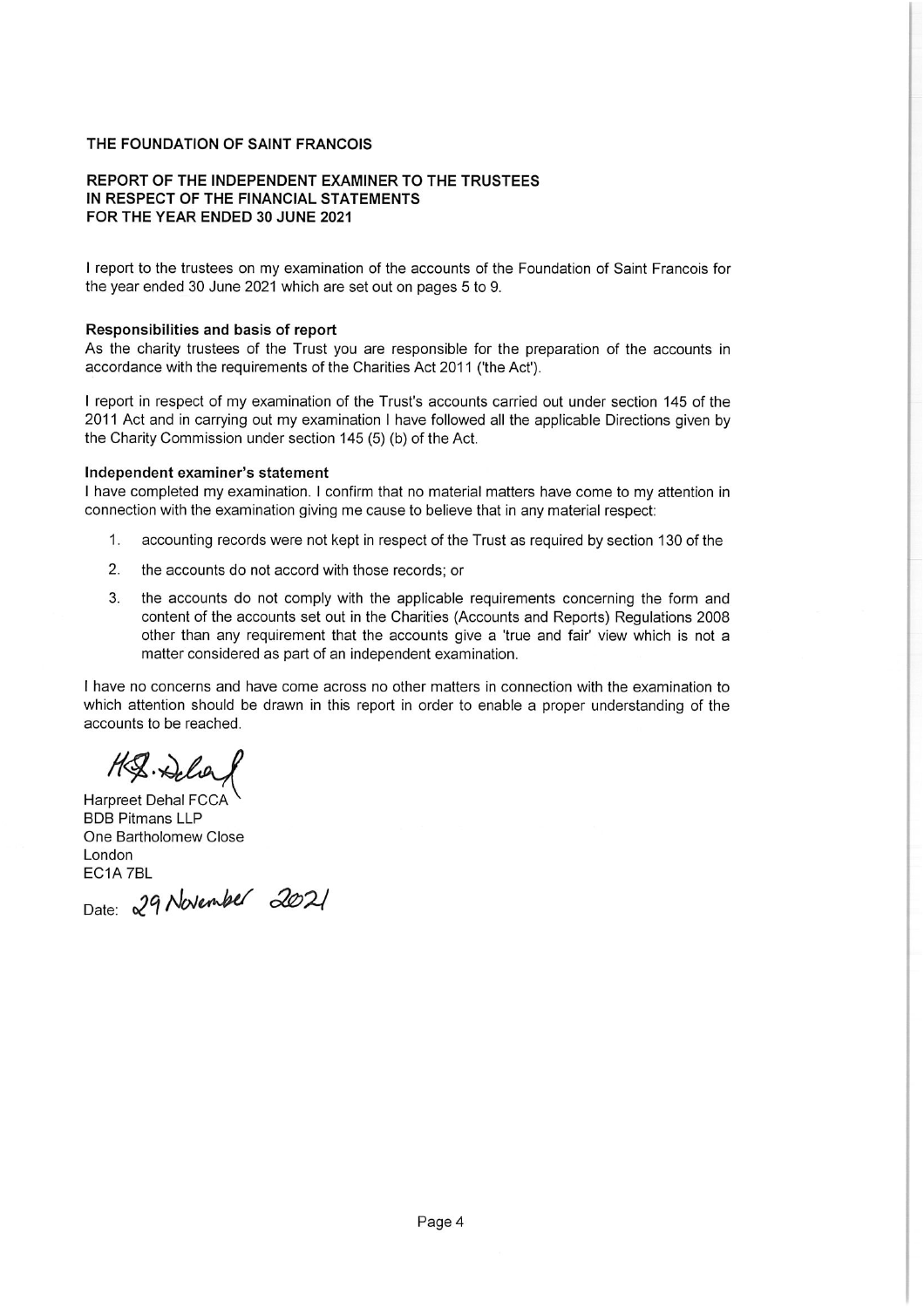# STATEMENT OF FINANCIAL ACTIVITIES FOR THE YEAR ENDED 30 JUNE 2021

|                                                                                                 |                | <b>Unrestricted</b><br><b>Fund</b> | <b>Contingency</b><br><b>Fund</b> | <b>Total</b><br>2021  | Total<br>2020   |
|-------------------------------------------------------------------------------------------------|----------------|------------------------------------|-----------------------------------|-----------------------|-----------------|
| Income and Endowments from:                                                                     | <b>Notes</b>   | £                                  | £                                 | £                     | £               |
| Donations                                                                                       | $\overline{2}$ |                                    | 74,211.03                         | 74,211.03             | 82,517          |
| Investments<br>Dividends and interest                                                           |                |                                    | 4,071.47                          | 4,071.47              | 3,203           |
| <b>Total incoming resources</b>                                                                 |                |                                    | 78,282.50                         | 78,282.50             | 85,720          |
| <b>Expenditure on:</b>                                                                          |                |                                    |                                   |                       |                 |
| <b>Fundraising costs</b><br>Investment management fees                                          | 3              |                                    | 3,942.43                          | 3,942.43              | 3,043           |
| <b>Charitable expenditure:</b>                                                                  |                |                                    |                                   |                       |                 |
| <b>Charitable Grants</b><br>Support costs                                                       | 4<br>5         |                                    | 20,000.00<br>8,879.21             | 20,000.00<br>8,879.21 | 10,000<br>6,707 |
| <b>Total resources expended</b>                                                                 |                |                                    | 32,821.64                         | 32,821.64             | 19,750          |
| <b>NET INCOME/EXPENDITURE</b>                                                                   |                |                                    | 45,460.86                         | 45,460.86             | 65,970          |
| Other recognised gains/losses<br>Exchange rate gains (losses)<br>Gains/(losses) on investments: |                |                                    | (25, 709.52)                      | (25, 709.52)          | 4,186           |
| -realised                                                                                       | 6              |                                    | 8,597.15                          | 8,597.15              | (579)           |
| -unrealised                                                                                     | 6              |                                    | 95,785.00                         | 95,785.00             | 36,699          |
| Net movement in funds                                                                           |                |                                    | 124,133.49                        | 124,133.49            | 106,276         |
| Balances brought forward                                                                        |                |                                    | 598,323.72                        | 598,323.72            | 492,048         |
| <b>Balances carried forward</b>                                                                 |                |                                    |                                   |                       |                 |
| at 30 June 2021                                                                                 |                | $\overline{f}$<br>۰                | £722,457.21                       | £722,457.21           | £ 598,324       |

 $\sim$ 

The notes on pages 7 to 10 form part of the financial statements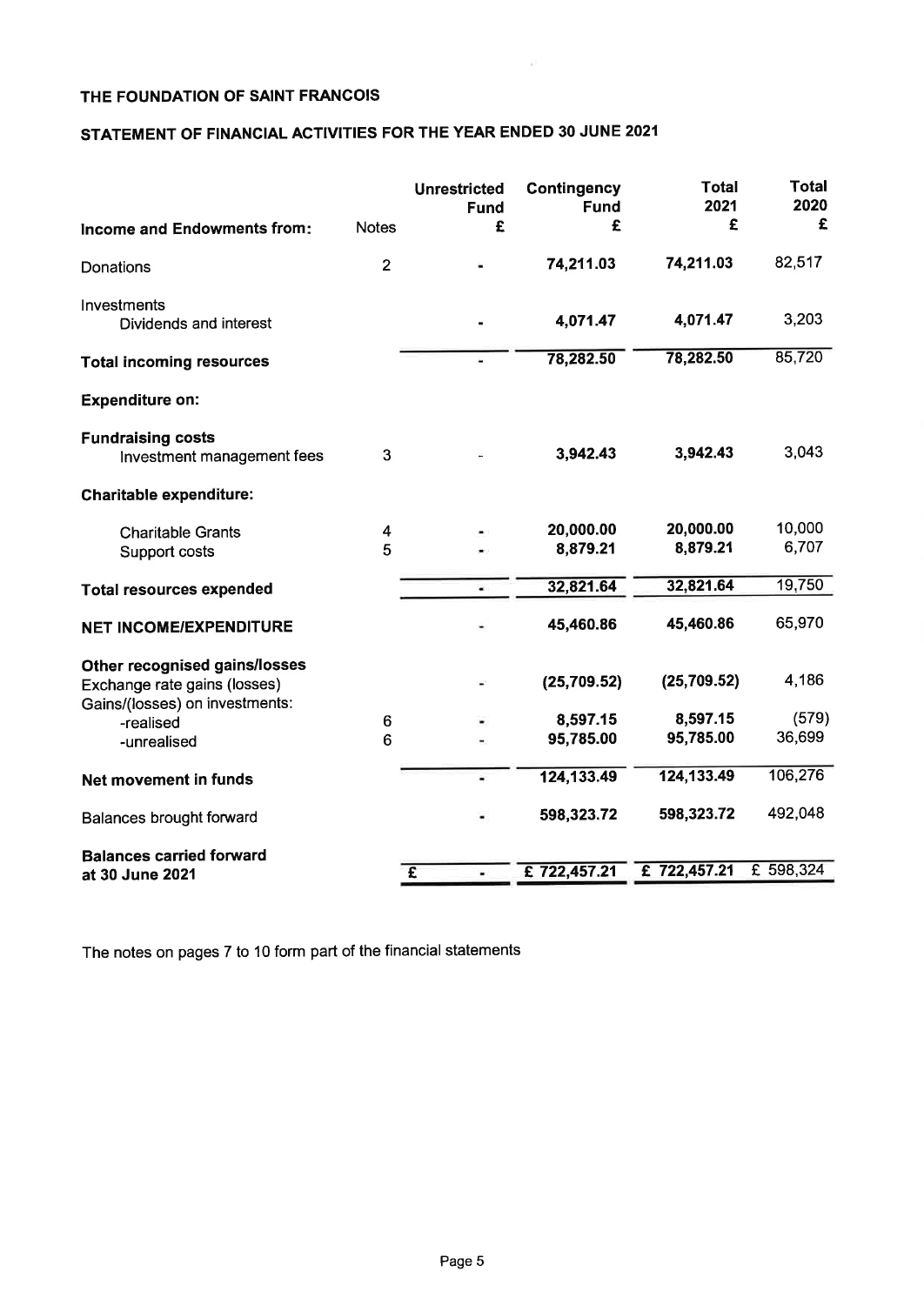### **BALANCE SHEET AS AT 30 JUNE 2021**

|                                                         | <b>Notes</b> | <b>Unrestricted</b><br><b>Fund</b><br>£ | <b>Contingency</b><br><b>Fund</b><br>£ | <b>Total</b><br><b>Funds</b><br>2021<br>£ | <b>Total</b><br><b>Funds</b><br>2020<br>£ |
|---------------------------------------------------------|--------------|-----------------------------------------|----------------------------------------|-------------------------------------------|-------------------------------------------|
| <b>Fixed Assets</b><br>Investments                      | 6            |                                         | 351,159.00                             | 351,159.00                                | 416,604                                   |
| <b>Current Assets</b><br>Cash at bank                   | 8            |                                         | 377,070.21                             | 377,070.21                                | 182,220                                   |
|                                                         |              |                                         | 728,229.21                             | 728,229.21                                | 598,824                                   |
| <b>Creditors</b><br>Amounts falling due within one year | 9            |                                         | 5,772.00                               | 5,772.00                                  | 500                                       |
| <b>Net Assets</b>                                       |              |                                         | £722,457.21                            | £722,457.21                               | £ 598,324                                 |
|                                                         |              |                                         |                                        |                                           |                                           |
| <b>Represented By:</b>                                  |              |                                         |                                        |                                           |                                           |
| 30 June 2021 balances as page 4                         |              | £                                       | £722,457.21                            | £722,457.21                               | £ 598,324                                 |

The notes on pages 7 to 10 form part of the financial statements

# Approved and signed on behalf of the trustees by:

STANISLAS DE LA ROCHEFOUCAULD Date: 12/11/2021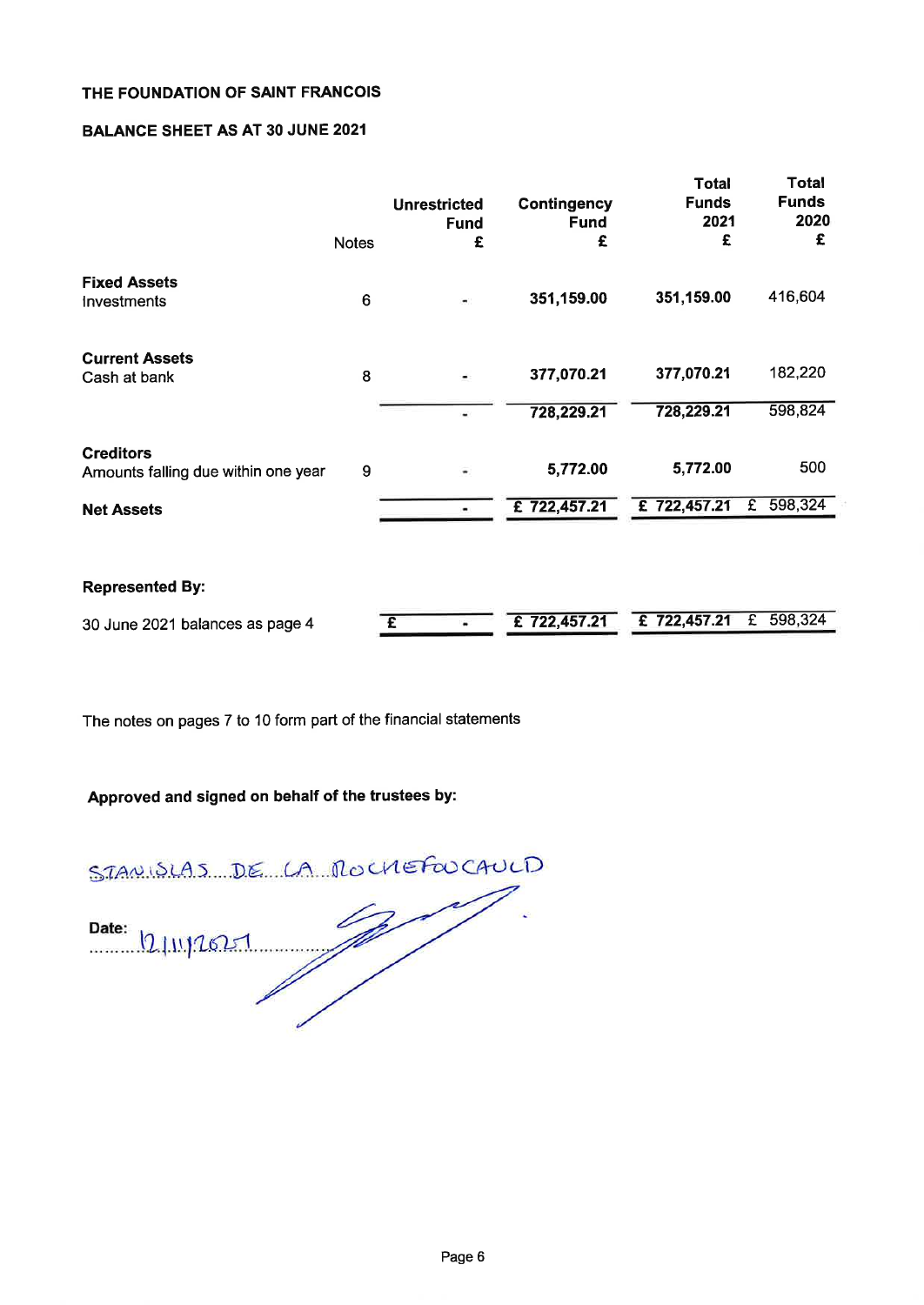### NOTES TO THE FINANCIAL STATEMENTS FOR THE YEAR ENDED 30 JUNE 2021

### **1 Accounting Policies**

### **Basis of accounting**

The financial statements have been prepared under the historical cost convention, with the exception that the investments are shown at market value at the balance sheet date in accordance with the Statement of Recommended Practice: Accounting and Reporting by Charities preparing their accounts in accordance with the Financial Reporting Standard applicable in the UK and Republic of Ireland (FRS 102), and the Charities Act 2011. The Charity constitutes a public benefit entity as defined by FRS 102.

The accounts have been prepared in accordance with the Financial Reporting Standard applicable in the United Kingdom and Republic of Ireland (FRS102) and with the Charities Act 2011.

#### **Incoming Resources**

This is included in the Statement of Financial Activities when: The charity becomes entitled to the resources, the trustees are virtually certain they will receive the resources; and the monetary value can be measured with sufficient reliability.

### **Resources Expended**

Expenditure is accounted for on an accruals basis. All administration expenses are charitable support costs. Donations are recorded when the trustees have made the decision to pay them, unless the donations are subject to conditions being fulfilled.

### **Fund Accounting**

Unrestricted funds are those which are used for the general advancement of the Charity's objectives. The Contingency Fund is held for distribution by the Trustees under the terms of various ERGA's.

### **Foreign Currencies**

Transactions in Euros and US Dollars are shown in this account in sterling. They are converted using the average exchange rate applicable at during the accounting period. Assets and liabilities denominated in foreign currencies at the year end are translated into sterling at year end rates. If currencies are exchanged, the actual values, as converted, are used.

### **Investments**

Investments represent UK and foreign quoted securities and are stated at market value.

#### **Going Concern**

Having assessed the Charity's financial position and plans for the foreseeable future, the Trustees are satisfied that it remains appropriate to prepare the financial statements on a going concern basis. Where necessary estimates and judgements are based on historical experience and other factors. Before reaching this conclusion the Trustees discussed the implications of COVID-19 as shown in the Report of the Trustees.

| 2 Donations received             | <b>Unrestricted</b><br><b>Fund</b><br>£ |   | Contingency<br><b>Fund</b><br>£ |   | Total<br>2021<br>£ |   | Total<br>2020<br>£        |
|----------------------------------|-----------------------------------------|---|---------------------------------|---|--------------------|---|---------------------------|
| St Benedict of Nursia Foundation | $\sim$                                  |   | £ 74,211.03 £                   |   |                    | £ | 82,517                    |
| 3 Fundraising costs              | <b>Unrestricted</b><br>Fund<br>£        |   | Contingency<br>Fund             |   | Total<br>2021<br>£ |   | <b>Total</b><br>2020<br>£ |
| Rathbones Investment Management  |                                         | £ | 3,942.43                        | £ | 3,942.43           | £ | 3,043                     |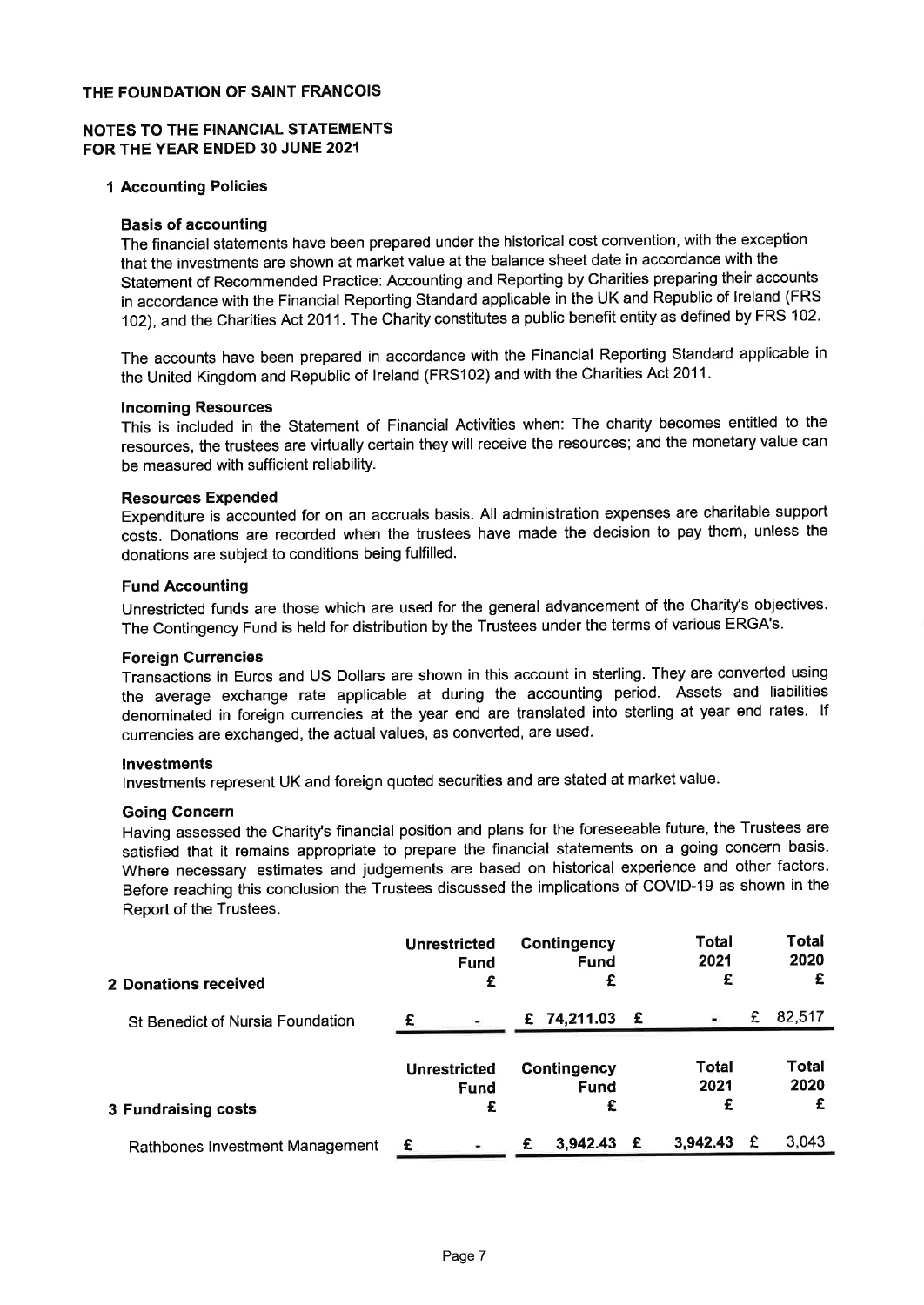### **NOTES TO THE FINANCIAL STATEMENTS FOR THE YEAR ENDED 30 JUNE 2021**

| 4 Charitable Expenditure                                                                       |                                        |                                   | <b>Contingency</b><br><b>Fund</b>                                             | <b>Total</b><br>2021                                     |                | <b>Total</b><br>2020                   |
|------------------------------------------------------------------------------------------------|----------------------------------------|-----------------------------------|-------------------------------------------------------------------------------|----------------------------------------------------------|----------------|----------------------------------------|
| <b>Grants Payable (All to institutions)</b>                                                    |                                        |                                   | £                                                                             | £                                                        |                | £                                      |
| <b>Caritas Anchor House</b><br>Our Lady of Walsingham<br>St Margaret's and All Saints Catholic |                                        |                                   | 10,000.00                                                                     | 10,000.00                                                |                | 3,000<br>7,000                         |
| Church                                                                                         |                                        |                                   | 10,000.00                                                                     | 10,000.00                                                |                |                                        |
|                                                                                                |                                        |                                   | £ $20,000.00$                                                                 | 20,000.00<br>£                                           | $\overline{f}$ | 10,000                                 |
| <b>5 Support Costs</b>                                                                         |                                        |                                   | <b>Contingency</b><br><b>Fund</b>                                             | <b>Total</b><br>2021                                     |                | <b>Total</b><br>2020                   |
| BDB Pitmans LLP accountancy and                                                                |                                        |                                   | £                                                                             | £                                                        |                | £                                      |
| administration fees                                                                            |                                        |                                   | 6,148.00                                                                      | 6,148.00                                                 |                | 6,022                                  |
| Independent examination fee                                                                    |                                        |                                   | 750.00                                                                        | 750.00                                                   |                | 500                                    |
| CRS administration fees<br>Bank charges                                                        |                                        |                                   | 1,782.00<br>199.21                                                            | 1,782.00<br>199.21                                       |                | 185                                    |
|                                                                                                |                                        |                                   |                                                                               |                                                          |                |                                        |
|                                                                                                |                                        |                                   | 8,879.21<br>£                                                                 | £<br>8,879.21                                            | £              | 6,707                                  |
| <b>6 Investments</b>                                                                           | <b>Balance</b><br>30 June<br>2020<br>£ | <b>Purchases</b><br>at cost<br>£  | <b>Disposals</b><br>at cost<br>£                                              | <b>Realised &amp;</b><br><b>Unrealised</b><br>Gains<br>£ |                | <b>Balance</b><br>30 June<br>2021<br>£ |
| <b>Contingency Fund</b>                                                                        | 416,604.00                             |                                   | 169,827.15                                                                    | 104,382.15                                               |                | 351,159                                |
|                                                                                                | £ 416,604.00                           | £<br>$\qquad \qquad \blacksquare$ | £169,827.15                                                                   | 104,382.15<br>£                                          |                | $\overline{£}$ 351,159                 |
| (All UK and foreign Quoted Securities)                                                         |                                        |                                   | Historic cost at 30 June 2021<br>Realised gains 2021<br>Unrealised gains 2021 | £8,597<br>£95,785                                        |                | £ 366,569                              |

Although there were disruptions caused by the Covid 19 pandemic, which resulted in economic uncertainty, the value of investments have continued to recover since March 2020. The Charity is invested for the long term and are well placed as long term investors to manage the short term fluctuations which have happened as a result of the Covid crisis.

### **7 Trustees' Remuneration and Expenses**

No remuneration was paid during the year (2020: Nil). No expenses were paid to the Trustees during the year (2020: Nil).

### **8 Transactions with Related Parties**

During the year £6,148 (2020: £6,022) was paid to BDB Pitmans LLP for administration and accountancy fees, of which Simon Weil (Trustee) was a partner of the firm for part of the accounting year. In addition, during the year £1,782 (2020: £0) was paid to Charles Russell Speechlys, of which Simon Weil (Trustee) was a partner of the firm for part of the accounting year.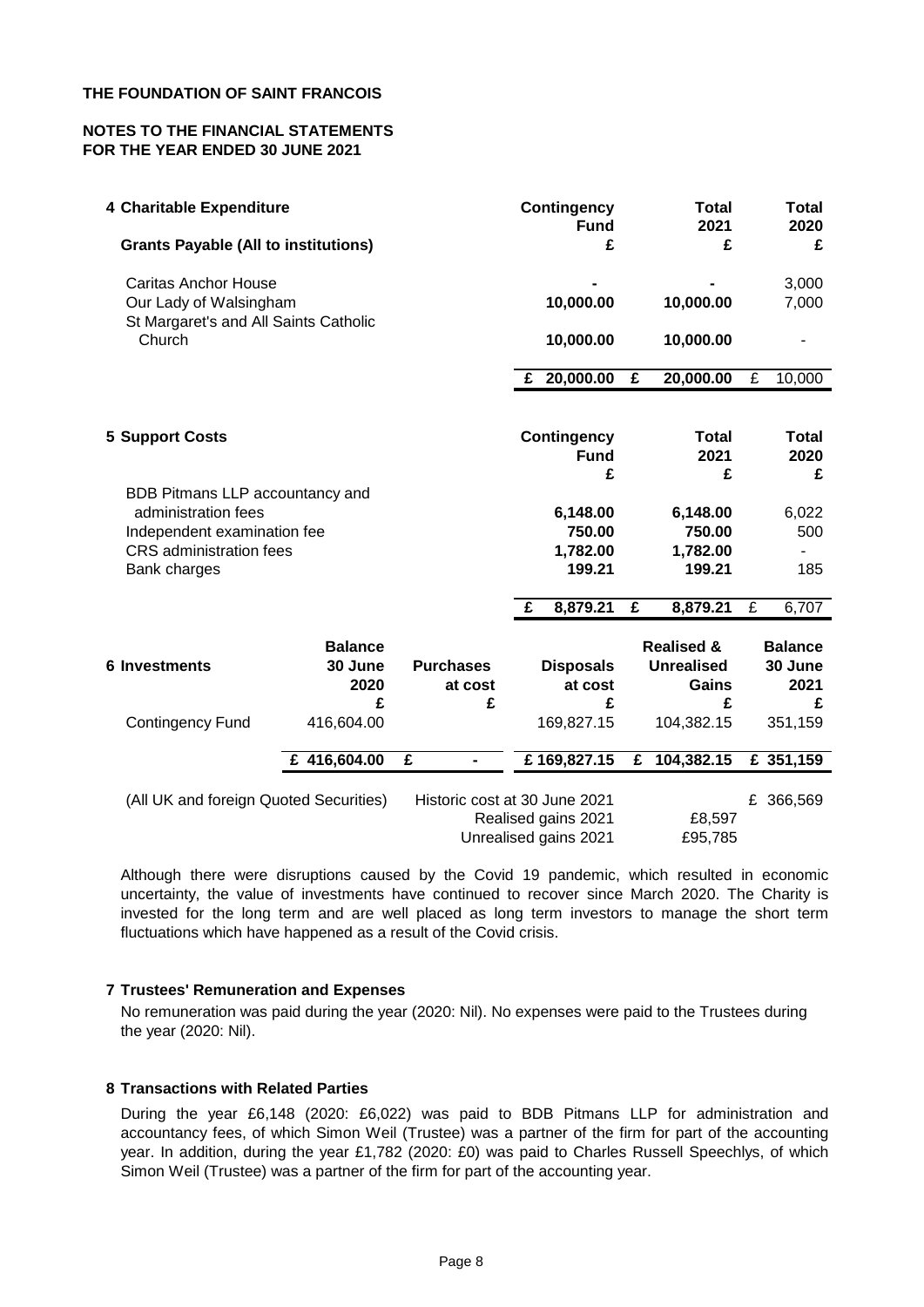$\frac{1}{\sqrt{2}}$ 

### NOTES TO THE FINANCIAL STATEMENTS FOR THE YEAR ENDED 30 JUNE 2021

|                                                                            | <b>Unrestricted</b><br><b>Fund</b> | Contingency<br><b>Fund</b> |              | <b>Total</b><br>2021   | <b>Total</b><br>2020  |
|----------------------------------------------------------------------------|------------------------------------|----------------------------|--------------|------------------------|-----------------------|
| 8 Cash at Bank                                                             | £                                  | £                          |              | £                      | £                     |
| Metro bank $(E)$<br>Metro bank (EURO)                                      |                                    | 388.00<br>759.42           |              | 388.00<br>759.42       | 388<br>1,633          |
| Rathbones Invest Mgmt (£)<br>Rathbones Invest Mgmt (USD)                   |                                    | 52.84<br>170,924.03        |              | 52.84<br>170,924.03    | 11<br>131,497         |
| Rathbones Invest Mgmt (EURO)                                               |                                    | 204,883.28                 |              | 204,883.28             | 48,650                |
| Rathbones Invest Mgmt (AUSD)                                               |                                    | 62.64                      |              | 62.64                  | 41                    |
|                                                                            | £<br>×.                            | £ 377,070.21               | $\mathbf{f}$ | 377,070.21             | £ 182,220             |
| <b>Currency equivalents</b>                                                |                                    |                            |              |                        |                       |
| Metro bank (EURO)                                                          | €                                  | 885                        |              | 885                    | 22,000                |
| Rathbones Invest Mgmt (USD)                                                | \$<br>$\epsilon$                   | 236,200<br>238,689         |              | 236,200<br>238,689     | 132,590<br>(25)       |
| <b>Rathbones Invest Mgmt (EURO)</b><br><b>Rathbones Invest Mgmt (AUSD)</b> | AU\$                               | 115                        |              | 115                    | 47                    |
|                                                                            |                                    |                            |              |                        |                       |
|                                                                            | <b>Unrestricted</b>                | <b>Contingency</b>         |              | <b>Total</b>           | Total                 |
|                                                                            | <b>Fund</b>                        | <b>Fund</b>                |              | 2021                   | 2020                  |
| 9 Creditors                                                                | £                                  | £                          |              | £                      | £                     |
| Independent examination fee                                                |                                    | 750.00                     |              | 750.00                 | 500                   |
| <b>BDB Pitmans accountancy fee</b>                                         |                                    | 3,240.00                   |              | 3,240.00               |                       |
| Charles Russell Speechlys administration fee                               |                                    | 1,782.00                   |              | 1,782.00               | ÷,                    |
|                                                                            | £<br>٠                             | 5,772.00<br>£              | £            | 5,772.00               | $\overline{f}$<br>500 |
|                                                                            |                                    |                            |              |                        |                       |
|                                                                            | <b>Unrestricted</b>                | <b>Contingency</b>         |              | Total                  | <b>Total</b>          |
|                                                                            | <b>Fund</b>                        | <b>Fund</b>                |              | 2021                   | 2020                  |
|                                                                            | £                                  | £                          |              | £                      | £                     |
| 10 Analysis of Net Assets Between Funds                                    |                                    |                            |              |                        |                       |
| Investments                                                                |                                    | 351,159.00                 |              | 351,159.00             | 416,604               |
| <b>Current Assets</b>                                                      |                                    | 377,070.21                 |              | 377,070.21             | 182,220               |
| <b>Creditors</b>                                                           |                                    | (5,772.00)                 |              | (5,772.00)             | (500)                 |
| <b>Total Net Assets</b>                                                    | $\overline{f}$<br>۰                | £722,457.21                | £            | 722,457.21             | £ 598,324             |
|                                                                            |                                    |                            |              |                        |                       |
|                                                                            | <b>Unrestricted</b>                | <b>Contingency</b>         |              | <b>Total</b>           | <b>Total</b>          |
| For the year ended 30 June 2020                                            | <b>Fund</b>                        | <b>Fund</b>                |              | 2020                   | 2,019                 |
|                                                                            | £                                  | £                          |              | £                      | £                     |
| Investments                                                                |                                    | 416,604.00                 |              | 416,604.00             | 381,650<br>128,793    |
| <b>Current Assets</b>                                                      | 500.00                             | 181,719.72                 |              | 182,219.72<br>(500.00) | (18, 396)             |
| Creditors                                                                  | (500.00)                           |                            |              |                        |                       |
| <b>Total Net Assets</b>                                                    | £<br>÷                             | £ 598,323.72 £             |              | 598,323.72             | £ 492,047             |